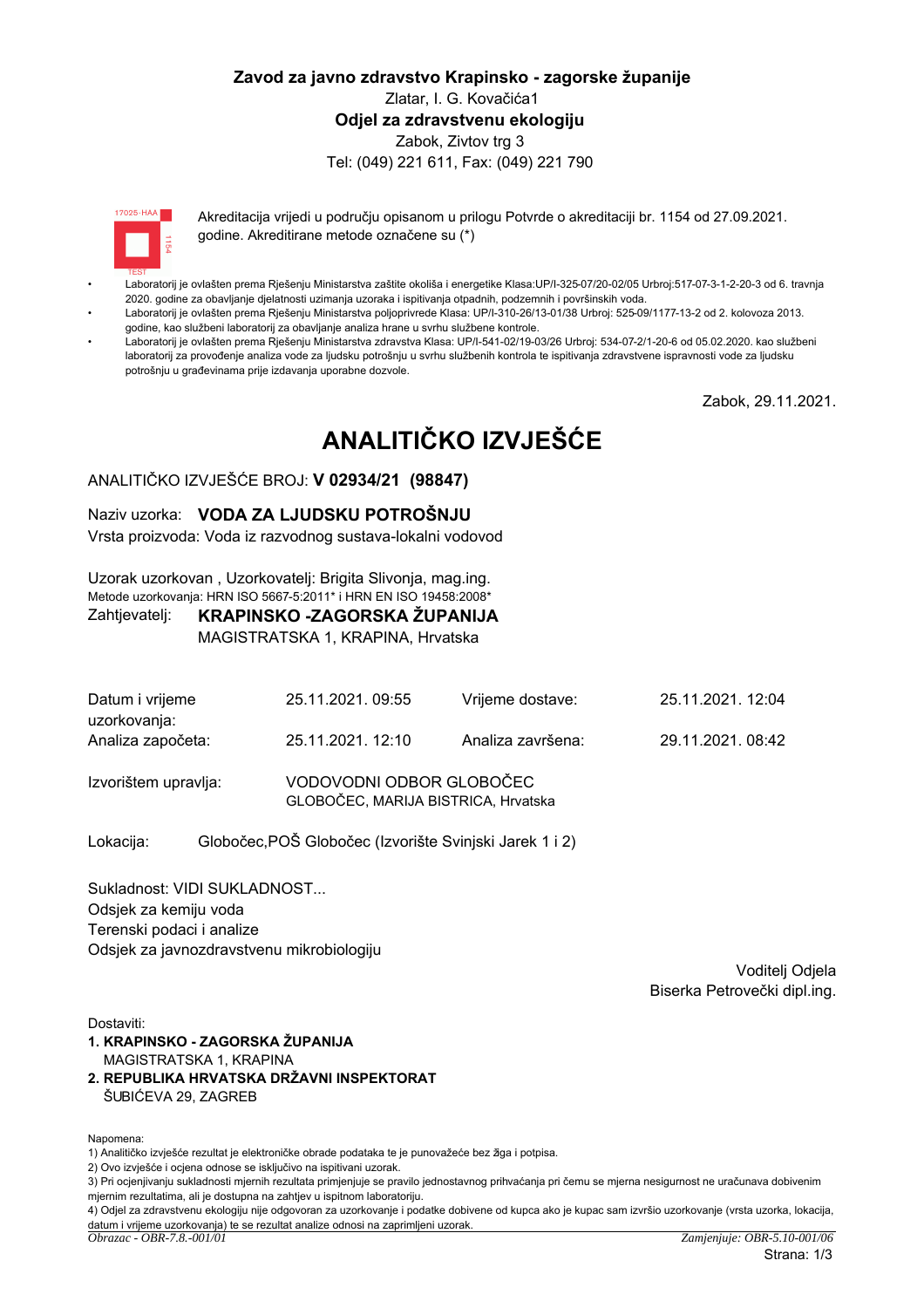## Odsjek za kemiju voda

## **REZULTATI ANALIZE:**

| <b>Naziv analize</b>                     | <b>Metoda</b>                             | <b>MJ</b>                             | <b>Rezultat</b> | Granice#    | Sukladno# |
|------------------------------------------|-------------------------------------------|---------------------------------------|-----------------|-------------|-----------|
| VODA ZA LJUDSKU POTROŠNJU                |                                           |                                       |                 |             |           |
| Boja                                     | <b>HRN EN ISO 7887:</b><br>2012 Metoda C* | mg/PtCo skale                         | < 5             | $20$        | DA        |
| Mutnoća                                  | <b>HRN EN ISO 7027-1:</b><br>2016*        | NTU jedinica                          | 0,57            | $\leq 4$    | DA        |
| <b>Miris</b>                             | HRN EN 1622:2008*                         | Inema                                 | bez             |             | DA        |
| Okus                                     | HRN EN 1622:2008*                         | nema                                  | bez             |             | DA        |
| pH                                       | <b>HRN EN ISO 10523:</b><br>2012*         | pH jed.                               | 7,7             | $6,5 - 9,5$ | DA        |
| Temp.pri određivanju pH                  |                                           | $\overline{c}$                        | 14,4            |             | DA        |
| Permanganatni indeks (<br>utrošak KMnO4) | <b>HRN EN ISO 8467:</b><br>2001*          | mg/L O <sub>2</sub>                   | 0,74            | $5$         | DA        |
| Elektrovodljivost                        | HRN EN 27888:2008*                        | $\mu$ Scm $^{-1}$ pri 20 $^{\circ}$ C | 412             | 2.500       | DA        |
| Amonij                                   | <b>HRN EN ISO 14911:</b><br>2001*         | $mg/L(NH4+)$                          | < 0,10          | < 0, 5      | DA        |
| Nitriti                                  | HRN EN ISO 10304-1:<br>2009*              | $mg/L(NO_2)$                          | < 0,10          | < 0, 5      | DA        |
| Nitrati                                  | HRN EN ISO 10304-1:<br>2009*              | $mg/L$ (NO <sub>3</sub> )             | 1,7             | $50$        | DA        |
| Kloridi                                  | HRN EN ISO 10304-1:<br>2009*              | mg/L CI                               | 2,3             | $250$       | DA        |

## lzjava o sukladnosti:

# Rezultati ispitivanja SUKLADNI su uvjetima propisanim Pravilnikom o parametrima sukladnosti, metodama analize, monitoringu i planovima sigurnosti vode za ljudsku potrošnju te načinu vođenja registra pravnih osoba koje obavljaju djelatnost javne vodoopskrbe (NN 125/17, NN 39/20).

> Analitičar Irena Mikša mag. ing.

## **Terenski podaci i analize**

### **REZULTATI ANALIZE:**

| Naziv analize             | <b>Metoda</b>                 | <b>MJ</b> | <b>Rezultat</b> | Granice# | Sukladno# |
|---------------------------|-------------------------------|-----------|-----------------|----------|-----------|
| VODA ZA LJUDSKU POTROŠNJU |                               |           |                 |          |           |
| Temperatura               | SM 23rd Ed.2017 2550 °C<br>B* |           | 10,0            | $25$     | DA        |
| Slobodni klor             | HRN EN ISO 7393-2:<br>2018*   | mg/L      | < 0.05          | < 0.5    | DA        |

#### *lzjava* o sukladnosti:

# Rezultati ispitivanja SUKLADNI su uvjetima propisanim Pravilnikom o parametrima sukladnosti, metodama analize, monitoringu i planovima sigurnosti vode za ljudsku potrošnju te načinu vođenja registra pravnih osoba koje obavljaju djelatnost javne vodoopskrbe (NN 125/17, NN 39/20).

> Analitičar Irena Mikša mag. ing.

## Odsjek za javnozdravstvenu mikrobiologiju

#### **REZULTATI ANALIZE:**

| Naziv analize             | <b>Metoda</b> | MJ | <b>Rezultat</b> | Granice# | Sukladno# |
|---------------------------|---------------|----|-----------------|----------|-----------|
| VODA ZA LJUDSKU POTROŠNJU |               |    |                 |          |           |